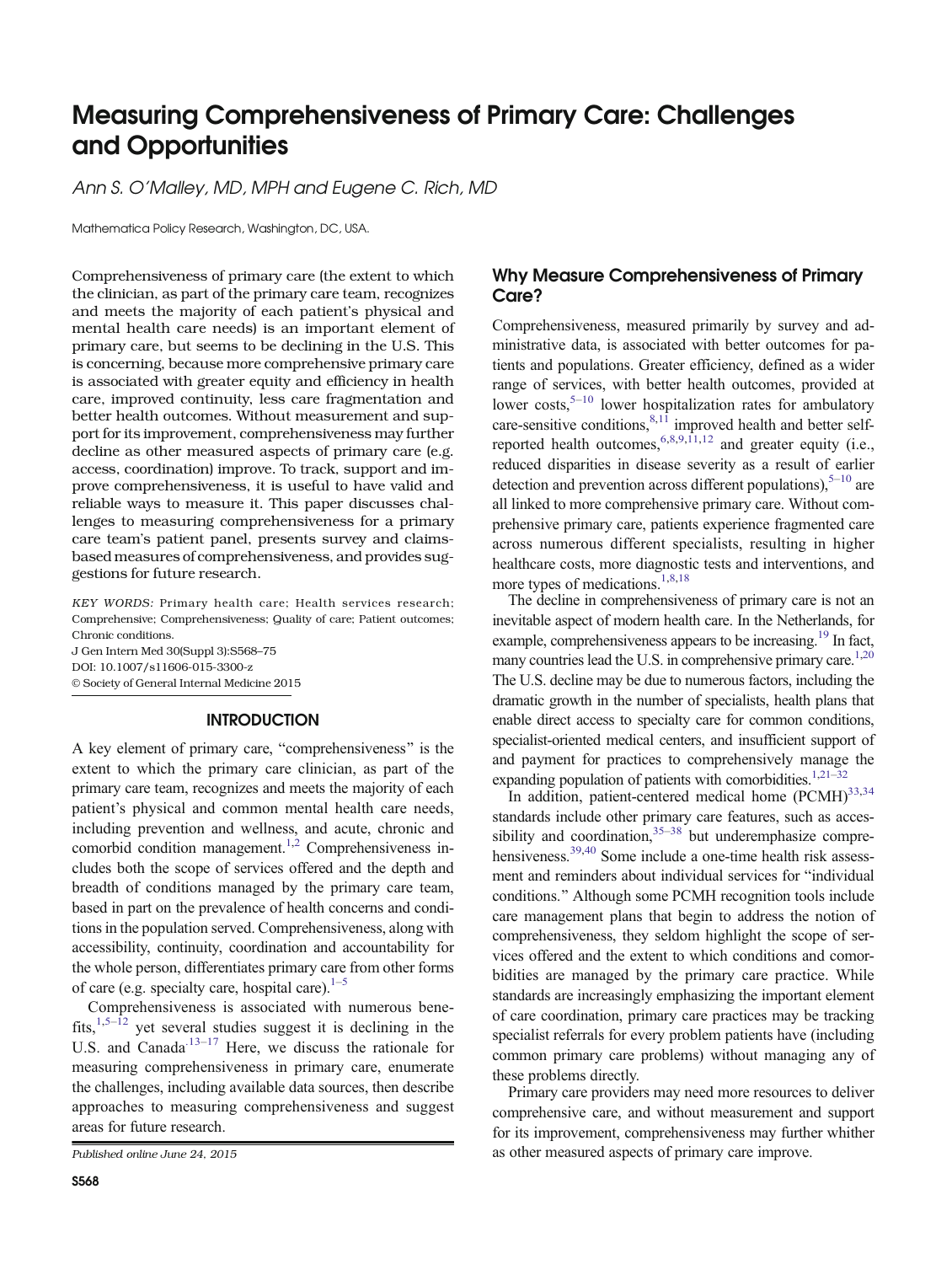# General Challenges to Measuring Comprehensiveness

The under-measurement of comprehensiveness results from several factors, including the lack of a common vocabulary, patient population differences, insufficient agreement across specialties, and inadequate data sources.

Lack of Common Vocabulary. Some studies have measured comprehensiveness by the "scope" or "range of services."<sup>[1](#page-6-0),[30,](#page-6-0)[41](#page-7-0)</sup> For this paper, "scope of services" means the types of services a primary care practice provides (e.g., nutrition counseling, family planning, minor laceration repair, etc.). However, we also emphasize a factor that has received even less attention: the depth and breadth of conditions and problems the primary care clinician and team manage. This includes not only preventive care and acute, chronic and multi-morbid conditions, but also the range of problems and conditions within these areas that a generalist manages without immediate referral to a specialist.<sup>1,5</sup>

Needs of Population Served. Common comprehensiveness definitions focus on meeting the large majority of patients' needs, meaning "a range of services broad enough to care for all health needs except those too uncommon to maintain competence. $n^{1,2,4}$  $n^{1,2,4}$  $n^{1,2,4}$  $n^{1,2,4}$  $n^{1,2,4}$  Population needs determine the depth and breadth of conditions and scope of services a practice should provide. If demand for particular services is insufficient for a practice to maintain the necessary skills and equipment, referral elsewhere may be needed.

Training May Not Equal Practice. Practicing clinicians with primary care training do not necessarily provide comprehensive care. Despite receiving training in obstetrics, many family physicians do not provide obstetrical care, $42$  and some internists trained in primary care competencies practice inpatient care exclusively $3^{31,32}$  $3^{31,32}$  $3^{31,32}$  or in other narrow venues of care.<sup>43,[44](#page-7-0)</sup>

### Lack of Professional Agreement on Respective Roles

and Indications for Referral. Comprehensive primary care providers make fewer referrals to specialists.<sup>1</sup> The range of practitioner types in a practice and their combined skill sets affect the patient needs the practice can meet[.29](#page-6-0) Despite efforts to outline the problems that are most common in primary care<sup>[1,](#page-6-0)[41,45,46](#page-7-0)</sup> and to study referrals,<sup>[22,](#page-6-0)[47,48](#page-7-0)</sup> disagreement remains on when referrals are appropriate.<sup>[49](#page-7-0),[50](#page-7-0)</sup> The limited number of metrics on referrals further complicates measures of comprehensiveness[.22](#page-6-0)

Inadequate Data Sources. Different data sources capture different aspects of comprehensiveness.<sup>51</sup> Claims and surveys can provide some information on what services have been provided, but like electronic health record (EHR) data, they have limitations. Various types of data currently available for measuring comprehensiveness have relative advantages and disadvantages.

# Survey-Based Measures of Comprehensiveness

Patient, provider and practice surveys have measured different aspects of comprehensiveness and have provided varying perspectives.

Leading patient surveys with items on comprehensiveness include the Primary Care Assessment Tool (PCAT), $52$  the Primary Care Assessment Survey (PCAS),<sup>53</sup> and the Ambu-latory Care Experiences Survey (ACES).<sup>[54](#page-7-0)</sup> The adult and core Consumer Assessment of Healthcare Providers and Systems (CAHPS)-PCMH surveys, which are commonly used to evaluate patient experiences in PCMH demonstrations, include items on some aspects of comprehensiveness, (e.g., whether the clinician pays attention to patients' mental and emotional health and whether preventive, acute and chronic care is provided)[.55](#page-7-0) None of these, however, collect information on the breadth and depth of conditions managed.

Most provider surveys that touch on comprehensiveness focus on the scope of services provided. The  $PCAT^{52}$  $PCAT^{52}$  $PCAT^{52}$  has both physician and facility versions that ask whether the practice provides nutrition counseling, immunizations, family planning, behavioral health counseling and minor laceration repairs. The Medical Home Implementation Quotient  $(MHIQ)$ <sup>56</sup> asks about the scope of procedures and whether the practice provides acute, chronic and prevention services and end-of-life care. While questions address such practice functions as identifying patient medication barriers and monitoring progress on outcomes, the MHIQ does not probe specific patient conditions, and provides less insight into the breadth and depth of managing specific problems or a range of conditions. Other national physician and practice surveys $57,58$  have robust items on practice supports for selected chronic conditions, but do not ask specifically about the aspects of comprehensiveness that are the focus of this paper.

The Quality and Costs of Primary Care in Europe (QUALICOPC) project, which extends beyond Europe but does not include the U.S., analyzes and compares primary care in 35 countries.<sup>59</sup> This ongoing effort includes numerous surveys, including one of primary care physicians ("GPs") that covers comprehensiveness.[59](#page-7-0) After a review of existing instruments, the QUALICOPC study measured aspects of comprehensiveness in its physician questionnaire, including available equipment and the GPs' task profiles (e.g., range of problems for which the GP is the first point of contact). The survey thus resulted in some conceptual overlap between the concepts of first-contact accessibility<sup>3</sup> and comprehensiveness.

A new measure, developed but not yet validated, for the Agency for Healthcare Research and Quality's (AHRQ) nationally representative physician survey pilot $^{60}$  asks about five common symptoms and chronic conditions (new-onset low back pain, amenorrhea, depression, sore throat, and diabetes). For each of these, both primary care and specialist physicians are asked about the extent to which the physician/practice (1) conducts the history and physical exam for the initial assessment, (2) orders and interprets the necessary diagnostic tests, (3) initiates treatment, and/or (4) refers the patient to a different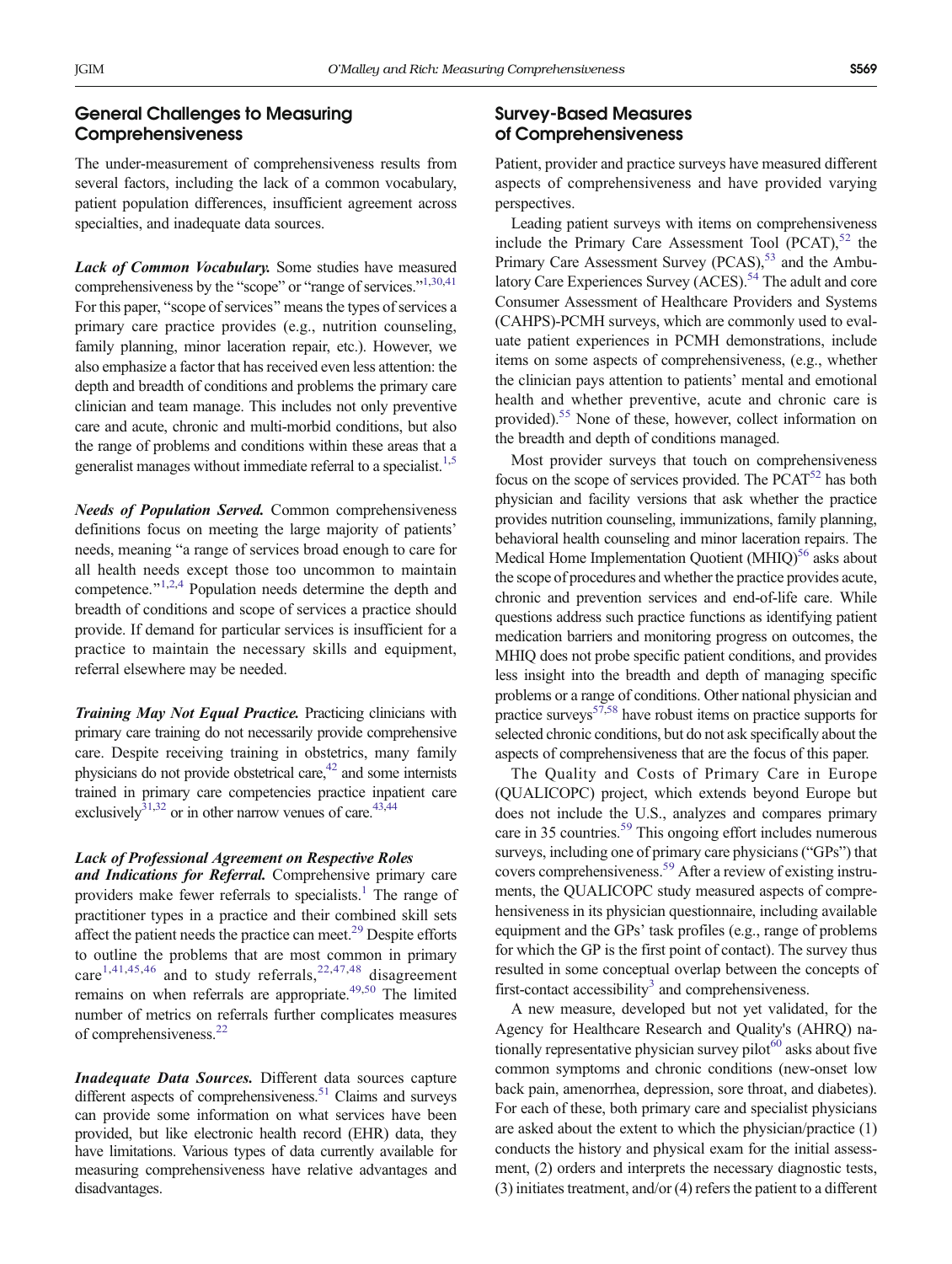health professional. These new items address depth of management for specific conditions, enabling comparisons on comprehensiveness among different specialties.

### Advantages and Limitations of Survey Measures of Comprehensiveness

Clinician surveys on scope of services enable clinicians to report on services provided by practices, whereas claims data reflect only services billed under a specific plan benefit. Clinicians' reports on their degree of management of conditions, however, may be more subject to social desirability bias (over-reporting of the extent to which they provide comprehensive care) than items on the types of procedures a practice offers. Table 1 compares various forms of data collection on comprehensiveness of care.

While patient surveys are useful for determining whether patients feel that their needs have been met, they do have limitations. Patients may give clinicians high ratings on comprehensiveness, as they do with factors such as satisfaction and trust, in part because the clinician does things the patient values or because they have a long-standing relationship.<sup>61,62</sup> Patient ratings may also be influenced by their beliefs about the relative merits of primary care physicians vs. specialists and by the prevailing views in their community,  $63,64$  $63,64$  rather than whether the clinician is providing the professionally appropriate level of comprehensiveness.<sup>65</sup> Additional modes of data collection to capture other aspects of comprehensiveness are likely needed.<sup>[65](#page-7-0)</sup>

### Claims-Based Measures of Comprehensiveness

Some studies have measured comprehensiveness across physician specialties using Medicare claims and visit abstraction data from the National Ambulatory Care Medical Survey (NAMCS).<sup>[41,45,46,66](#page-7-0)–[70](#page-7-0)</sup> Several potential claims-based approaches may be useful for estimating a practice's comprehensiveness.

#### a. Range of conditions treated:

Investigators at the Robert Graham Center have proposed an approach based on the theory that clinicians who treat a larger number of conditions provide more comprehensive care. This method entails analyzing the number of conditions listed for evaluation and management (E&M) visits, as identified by the International Classification of Diseases, Ninth Revision, Clinical Modification ("ICD-9-CM") codes.<sup>71</sup> Because claims may list co-conditions that physicians are not necessarily treating, the Graham Center measure utilizes a ranked frequency distribution of all conditions treated over the course of a year by each physician. It then tallies the number of ICD-9-CM codes that account for the distribution below a given threshold value (e.g., 80% of ICD-9 codes). Flatter distributions indicate more comprehensive care, while those skewed to the left indicate less comprehensive care. For example, the group determined that 91% of family physicians billed for 12 or more ICD-9-CM codes for 80% of their practice. Using this method, 85% of internists and 95% of geriatricians would be deemed to be providing comprehensive care[.72](#page-7-0) Developed for broad comparisons of different types of physicians in different regions, this approach is being tested for use in comparing the relative comprehensiveness of individual physicians.

Rosenblatt et al. used an alternative approach in which 120 separate "diagnostic clusters" were identified in order to capture the range of conditions listed on claims. $41,45,69$  Diagnostic clusters group individual diagnostic codes to bring together

|                                                                     | <b>Patient</b><br>survey                                                                                                                                      | Physician<br>survey                                                                                                                                                                                            | <b>Practice</b><br>survey                                                                                                                                                  | <b>Claims</b>                        | <b>EHR</b> or chart<br>review*                                                                                            |
|---------------------------------------------------------------------|---------------------------------------------------------------------------------------------------------------------------------------------------------------|----------------------------------------------------------------------------------------------------------------------------------------------------------------------------------------------------------------|----------------------------------------------------------------------------------------------------------------------------------------------------------------------------|--------------------------------------|---------------------------------------------------------------------------------------------------------------------------|
| Feasibility and ease<br>of data collection                          | Medium                                                                                                                                                        | Medium                                                                                                                                                                                                         | Medium                                                                                                                                                                     | High                                 | Low at present but<br>could be high in<br>future once more<br>clinically meaningful<br>interoperable EHRs<br>are in place |
| Ability to capture<br>clinical appropriateness<br>of care delivered | Low                                                                                                                                                           | Low                                                                                                                                                                                                            | Low                                                                                                                                                                        | Low because<br>lack clinical<br>data | Medium                                                                                                                    |
| Validity of measure<br>of scope of services                         | Medium                                                                                                                                                        | High                                                                                                                                                                                                           | High                                                                                                                                                                       | Medium                               | Medium                                                                                                                    |
| Validity of<br>comprehensiveness<br>measure                         | High if goal is to<br>capture meeting<br>patient needs; low<br>if patient expectations<br>are that they see a<br>different specialist for<br>each body system | High if goal is to<br>capture conditions<br>clinician sees;<br>Medium if goal is<br>to assess the depth<br>of management by<br>that clinician:<br>Low if attempting<br>to estimate meeting<br>of patient needs | Medium as practice.<br>respondent (as opposed<br>to individual clinician<br>respondent) may be<br>less aware of individual<br>clinicians' relative skills<br>and knowledge | Unclear,<br>need to be<br>validated  | Low at present but<br>could be higher in<br>future once<br>interoperable EHRs<br>are in place                             |

Table 1 Quality Comparison of Survey- vs. Claims- vs. Chart-Based Measures of Comprehensiveness of Care

\*Assumes one has access not just to primary care EHR/chart but also to charts of all clinicians the patient sees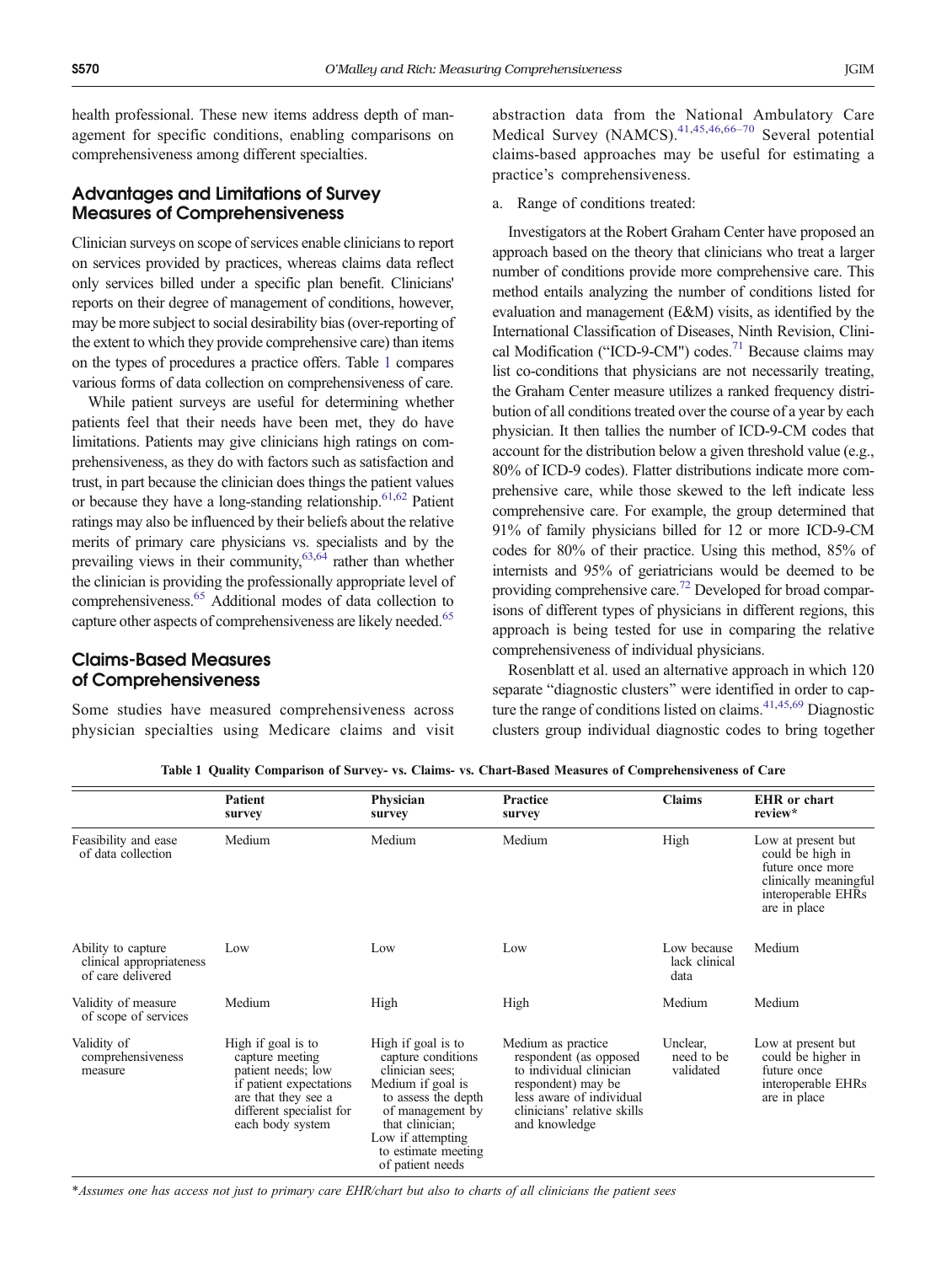conditions with similar pathophysiologic characteristics that tend to be treated in similar ways. They simplify the ICD system to manageable proportions and compensate for idiosyncratic labeling and coding by individual physicians.<sup>45</sup> The top 20 clusters were found to represent more than 50% of all non-referred visits to physicians, and captured the most common ambulatory conditions for which people sought care. The three primary care specialties (family medicine, internal medicine, and pediatrics) deal with the broadest range of diagnostic clusters. Other specialists, including the areas of obstetricsgynecology, cardiology, and oncology, typically treat one to three major diagnostic clusters. $41$ 

Bindman and Forrest used the expanded diagnostic clusters from the Johns Hopkins University ACG case-mix system<sup>73</sup> to describe the comprehensiveness of primary care in an international comparison of data abstracted from office visits.<sup>20</sup>

These approaches cannot capture whether the physician has actually treated all of the conditions designated by the ICD codes on claims, and physicians may fail to identify some important health conditions (e.g., depression) during the primary care encounter. Thus there are limitations to measures based on the range of conditions documented by the primary care provider.

b. Involvement in patient conditions:

An alternative approach estimates the degree to which the primary care practice provides services within the constellation of care that the patient receives. The assumption is that when patients receive more services from specialists, the primary care physician is providing less comprehensive care.

To assess "involvement in patient conditions," one could identify all conditions (ICD codes) in each patient's E&M claims for all physicians using claims for Medicare fee-forservice beneficiaries over a 1-year period. Determining the percentage of various conditions managed by each clinician for a beneficiary and ordering clinicians based on who saw the greatest number of different conditions would identify the top clinician as the "comprehensive clinician" for that beneficiary. Clinician scores could be assigned based on the ratio of the number of beneficiaries for whom they were the comprehensive clinician to the total number of beneficiaries they saw.

#### c. New problems managed:

A comprehensive primary care practice should be able to manage most new problems that patients might experience.<sup>1</sup> In this context, another approach estimates the extent to which a clinician manages vs. refers patients with new problems commonly seen in primary care. Primary care clinician encounters for new issues could be identified by examining a defined "look-back period" (e.g.,  $3$  years) to ascertain that the problem (ICD code) was not previously listed for a patient. Looking forward from the index claim for that new problem in order to see who billed for it would indicate who managed it. One would then calculate the percentage of total E&M visits associated with the new problem as provided by the clinician (numerator) vs. by all clinicians (denominator).

#### d. Scope of services provided:

Claims data can also be used to assess the scope of services a primary care practice delivers. Chan et al. (2002) reviewed the settings in which services were provided (e.g., outpatient, inpatient, ED, etc.) using FFS claims from practices in Ontario as a comprehensiveness indicator.<sup>[13](#page-6-0)</sup> The Robert Graham Center is also using subsets of Berenson-Eggers Type of Service (BETOS) codes)<sup>74</sup> to count the different types of services, procedures and locations of care (e.g. office, hospital, home, ER) for which clinicians bill.<sup>72</sup>

Combinations of claims-based measures could be complementary to ensure that both scope of services and the breadth and depth of conditions managed are captured.

### Advantages and Disadvantages of Claims-Based Methods:

Advantages to using claims data include their availability, relatively low cost, and, for Medicare data, their national scope. Claims include both clinical and procedural codes and site of care (outpatient, inpatient, ED, etc.), are consistent across settings, and may capture the breadth and depth of conditions recognized and treated by a practice better than surveys. Claims also include services patients have received outside their usual provider's or health system's EHR, something the current lack of interoperability makes challenging to gather with EHR data across providers.

Disadvantages to using claims are numerous, and the extent to which different approaches are subject to them varies. Tables [2,](#page-4-0) [3](#page-4-0), and [4](#page-5-0) compare the four main claims-based measures described above. One challenge is identifying the degree to which the clinician is truly managing conditions s/he lists on a claim. Clinicians or their practice may be assuming responsibility only for some of the multiple conditions reflected by ICD codes on a patient's claim. This may be inadvertently exacerbated by current risk adjustment documentation requirements to maximize reimbursement.<sup>75,76</sup> Because traditional Medicare claims do not require the identity of the referring provider or whether specialist visits were due to referrals, it can be difficult to tell whether a primary care clinician managed a condition or simply recognized and documented a problem and then referred the patient to a specialist ("document and refer").

Systematic differences in coding behaviors among provider organizations or local markets might also skew claims-based measures of comprehensiveness. For example, research suggests regional market variation in health services use,  $63,64,77$ and in markets with high use of services, patients may have more ICD codes identified. Thus, clinicians in some markets might appear more comprehensive when they are just collectively doing more for patients.

A related problem is the lack of sufficient clinical information in claims data to assess the clinical appropriateness of services delivered. There are a few exceptions to this, e.g., management of low back pain, for which guideline-based claims algorithms exist[.78](#page-7-0)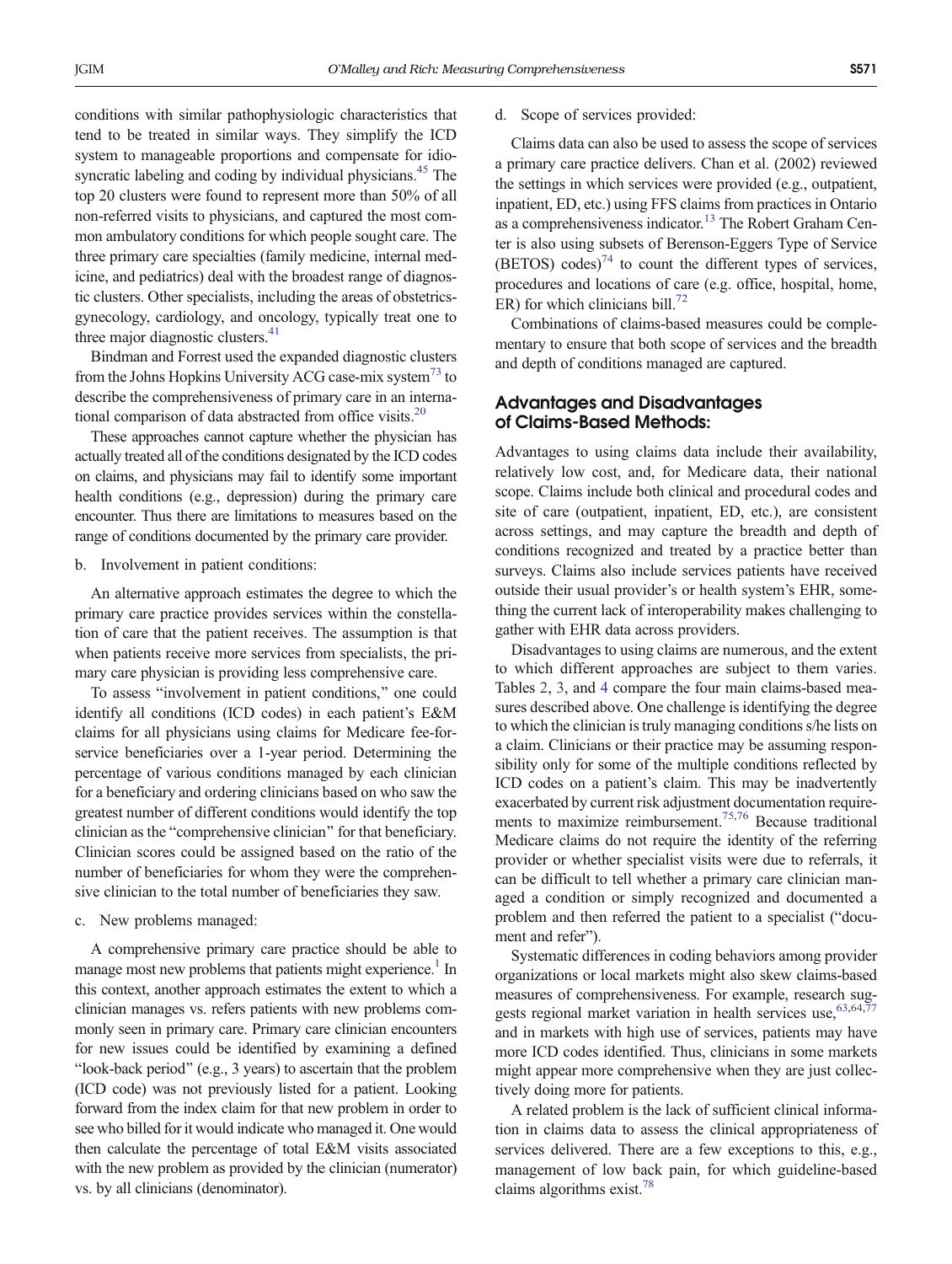<span id="page-4-0"></span>

|                                                                                                      | Range of conditions<br>treated <sup>a</sup> | New problems<br>managed <sup>b</sup> | Involvement in<br>patient conditions <sup>c</sup> | Scope of services<br>provided <sup>a</sup> |
|------------------------------------------------------------------------------------------------------|---------------------------------------------|--------------------------------------|---------------------------------------------------|--------------------------------------------|
| Ability of measure to overcome risk that "document"<br>and refer" behaviors will obscure measurement | Low                                         | Medium                               | Low                                               | High                                       |
| Ability of measure to determine the clinical<br>appropriateness of services                          | Low                                         | Low                                  | Low                                               | Low                                        |
| Complexity of calculating the measure                                                                | Medium                                      | High                                 | High                                              | Low                                        |

Table 2 Comparison of Relevance and Feasibility of Claims-Based Measures of Comprehensiveness of Care

a<br>Range of conditions treated method assesses the range of ICD codes listed on claims by physicians for a given time period, e.g., 1 year.

 $b$ New problems managed refers to the extent to which a patient's new problem is cared for by the PCP vs. referred to another specialist.<br>Elmography is natient conditions refers to the clinician's implyement in the care o

 ${}^{c}$ Involvement in patient conditions refers to the clinician's involvement in the care of a patient's conditions relative to other physicians caring for that

patient.<br><sup>d</sup>Scope of services refers to procedures and interventions performed at the practice, including sites of care (inpatient, outpatient, home visits, etc.)

Given that 75% of Medicare beneficiaries are in the fee-forservice program and are not required to identify a primary care provider, we focused the above discussion on claims-based methods that would not first require attribution of beneficiaries to a usual clinician. Such attribution algorithms<sup>79</sup> might create circularity if the same claims were also used to assess comprehensiveness. Additional measures might be available, however, in health plans or systems where patients have an identified primary care provider. For example, after adjusting for case mix, primary care providers whose patients had a higher proportion of specialist visits in a given time period could be designated as less comprehensive.

# Directions for Future Research on Measuring Comprehensiveness of Care

Identification of Population-Based Health Needs. To determine whether a practice meets the majority of its patients' health needs, ideally, one would first identify those needs (ranging from preventive to comorbid) and the services required to address them. This would optimally include data that is not subject to current fee-for-service payment incentives, as current claims fail to capture the full extent of population health needs (e.g., people without access to care or care for unreimbursed services.) A future gold standard for what comprehensive primary care would entail could be developed once a population's needs are identified. Pairing epidemiologic research on population health needs with concurrent measures of provider comprehensiveness could advance discussions on where practices fall short, or do well, in meeting patient needs.

How do we Validate a Measure when there is no Gold **Standard?** In the absence of a "gold standard" against which to assess concurrent validity of comprehensiveness metrics, an examination of relative characteristics of different measures could help determine their criterion and predictive validity. For example, a comparison of claims-based measures to either (1) survey and EHR measures of comprehensiveness for the same individuals, or (2) important patient outcomes, including quality measures, hospitalizations, efficiency and costs, could be informative.

Another approach to validating comprehensiveness measures might compare competency standards of certification

|                                                                                                                                  | Range of<br>conditions<br>treated <sup>a</sup> | New problems<br>managed <sup>b</sup> | <b>Involvement</b> in<br>patient conditions <sup>c</sup> | Scope of services<br>provided <sup>a</sup> |
|----------------------------------------------------------------------------------------------------------------------------------|------------------------------------------------|--------------------------------------|----------------------------------------------------------|--------------------------------------------|
| Range of services (including procedures) provided in practice<br>(structural element) <sup>47</sup>                              | Low                                            | Low                                  | Low                                                      | High                                       |
| Recognition of patient needs<br>(process element) $47$                                                                           | Low                                            | Low                                  | Medium                                                   | Low                                        |
| Practice/PC team meets large majority of patients' healthcare<br>needs without excessive referrals (relative to other practices) | Low                                            | Medium                               | Low                                                      | Low                                        |
| Breadth of conditions managed                                                                                                    | High                                           | Low                                  | High                                                     | Low                                        |
| Depth of condition managed                                                                                                       | Medium                                         | Medium                               | Medium                                                   | Low                                        |
| Multimorbidity management                                                                                                        | Low                                            | Low                                  | Low                                                      | Low                                        |

Table 3 Likelihood that Various Measurement Approaches Capture Various Aspects of Comprehensiveness

a<br>Range of conditions treated method assesses the range of ICD codes listed on claims by physician for a given time period, e.g., 1 year.  $b$ New problems managed refers to the extent to which a patient's new problem is cared for by the PCP vs. referred to another specialist.<br>Involvement in natient conditions refers to the eliminim's implyement in the ears o Involvement in patient conditions refers to the clinician's involvement in the care of a patient's conditions relative to other physicians caring for that

patient.

<sup>d</sup>Scope of services refers to procedures and interventions performed at the practice, including sites of care (inpatient, outpatient, home visits, etc.).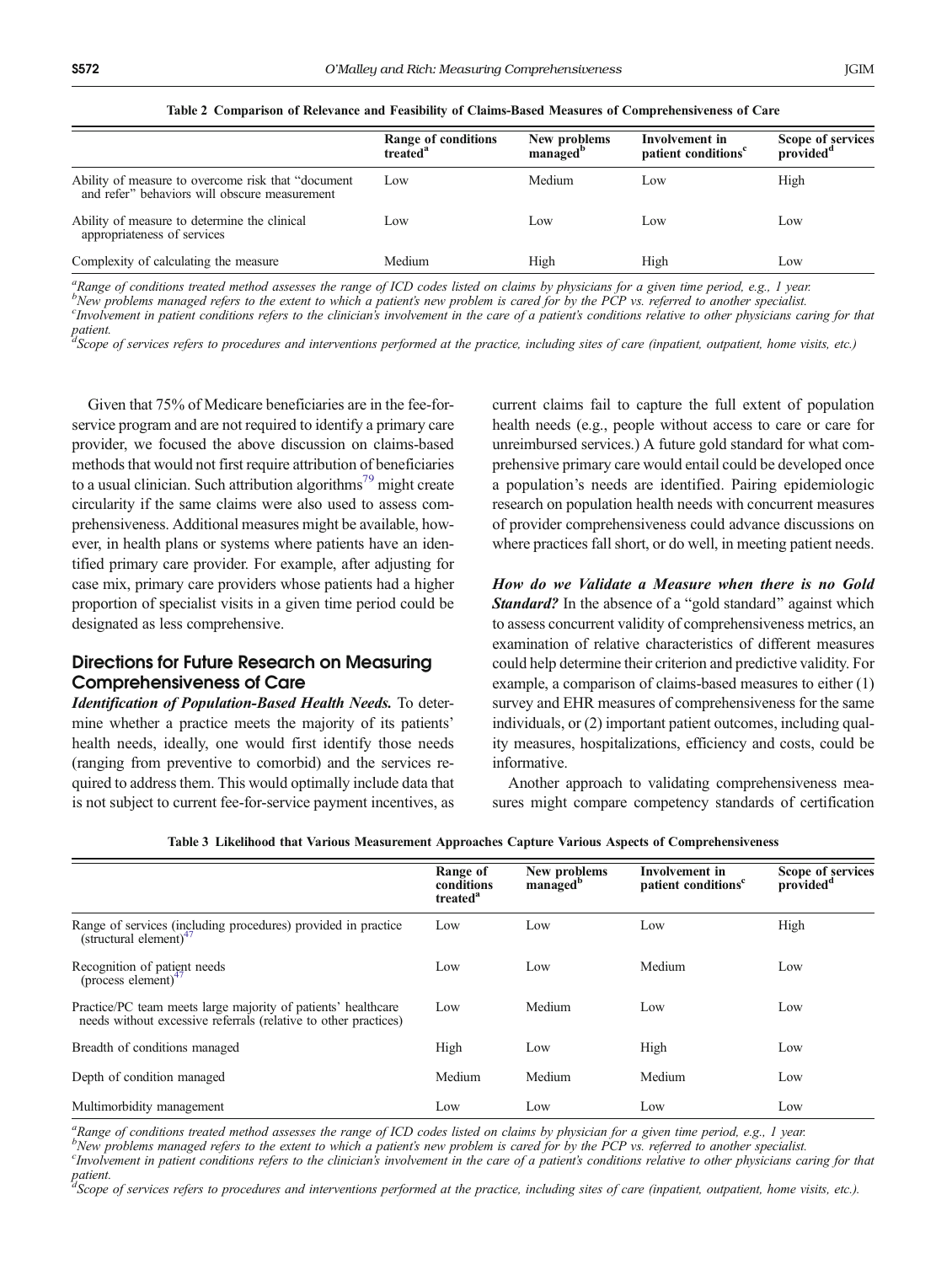<span id="page-5-0"></span>

|                                                                                                                                                                                         | <b>Range of conditions</b><br>treated <sup>a</sup>                                                                                             | New problems<br>managed <sup>b</sup>                                                                                                                  | Involvement in patient<br>conditions <sup>c</sup>                                                                                              | Scope of services<br>provided <sup>d</sup>                                                                  |
|-----------------------------------------------------------------------------------------------------------------------------------------------------------------------------------------|------------------------------------------------------------------------------------------------------------------------------------------------|-------------------------------------------------------------------------------------------------------------------------------------------------------|------------------------------------------------------------------------------------------------------------------------------------------------|-------------------------------------------------------------------------------------------------------------|
| Truly comprehensive<br>clinician providing primary<br>care to young adults: well,<br>preventive, acute, chronic<br>and multimorbid care<br>including range of<br>procedures             | Clinician would be labeled<br>as comprehensive.<br>assuming his/her panel is<br>not limited to a unique<br>population with just a few<br>needs | Would not be able to<br>detect this, but that is<br>not the goal of this<br>measure                                                                   | Clinician would be<br>labeled as comprehensive,<br>assuming his/her panel is<br>not limited to a unique<br>population with just a few<br>needs | Would not discriminate<br>well except for<br>procedures and site of<br>care                                 |
| Truly comprehensive<br>clinician providing primary<br>care for geriatric<br>population: well,<br>preventive,<br>acute, chronic and<br>multimorbid care including<br>range of procedures | Clinician would be labeled<br>as comprehensive.<br>assuming his/her panel is<br>not limited to a unique<br>population with just a few<br>needs | Would not be able to<br>detect this, but that is<br>not the goal of this<br>measure                                                                   | Clinician would be labeled<br>as comprehensive,<br>assuming his/her panel is<br>not limited to a unique<br>population with just a few<br>needs | Could be useful to<br>capture those doing<br>home visits, inpatient<br>care for frail elderly<br>population |
| Clinician who focuses mostly<br>on providing relevant<br>services for the conditions<br>within the purview of his/<br>her specialty (e.g., general<br>internist vs. cardiologist)       | Would appear less<br>comprehensive, which<br>is appropriate                                                                                    | How comprehensive<br>the physician appears<br>would depend on<br>whether conditions<br>were limited to those<br>most commonly seen<br>in primary care | Would appear to be less<br>comprehensive, which is<br>appropriate                                                                              | Clinician would look<br>more comprehensive                                                                  |
| Clinician working in an<br>urgent care clinic                                                                                                                                           | Could appear more<br>comprehensive than<br>actually is                                                                                         | Measure not appropriate.<br>for this setting                                                                                                          | Would appear not to be<br>comprehensive, which is<br>appropriate                                                                               | Depends on range of<br>procedures offered in<br>the urgent care clinic                                      |
| Clinician who tends to<br>"Document and Refer"<br>(i.e., lists, but does not treat,<br>most of the ICD codes s/he<br>lists on claims)                                                   | Would appear more<br>comprehensive than<br>s/he actually is                                                                                    | Would be able to<br>distinguish between<br>more vs. less<br>comprehensive<br>clinician                                                                | Would appear to be more<br>comprehensive than s/he<br>truly is                                                                                 | Would not discriminate<br>well except for<br>procedures and site<br>of care                                 |

Table 4 How Claims-Based Comprehensiveness Measures would Differ for Different Clinician Types

a Range of conditions treated method assesses the range of ICD codes listed on claims by physician for a given time period, e.g., 1 year. <sup>b</sup>New problems managed refers to the extent to which a patient's new problem is cared for by PCP vs. referred to another specialist.<br>Fluxolyment in patient conditions refers to the clinician's involvement in the care of  $c$ Involvement in patient conditions refers to the clinician's involvement in the care of a patient's conditions relative to other physicians caring for that

patient.<br><sup>d</sup>Scope of services refers to procedures and interventions done at the practice, including sites of care (inpatient, outpatient, home visits, etc.).

bodies, such as the American Board of Internal Medicine, the American Board of Family Medicine, or the Accreditation Council for Graduate Medical Education, to physician survey and claims-based measures of comprehensiveness. Competing visions of primary care competencies by different generalist disciplines<sup>46</sup> and an inability to capture from claims some activities outlined by professional associations (e.g., end-oflife planning) might present challenges. $80$  The core services and conditions managed in primary care in other Western industrialized democracies could also inform our consideration of a "gold standard" for comprehensive primary care.

What is the Potential Role of Clinical Information Systems in Measures of Comprehensiveness? EHR data has potential relevance for several research and future quality measures, including comprehensiveness. Unlike claims data, the EHR can track care delivered outside of face-to-face encounters, although it may be susceptible to some of the same weaknesses as claims data (e.g., the requirement of documentation for feefor-service billing). Studies have used EHR data to identify care processes within and across providers in closed delivery systems and regional health information exchanges.<sup>[81,82](#page-7-0)</sup> Once more clinically meaningful data (e.g., on referrals, condition management over time, and comorbidities) become routinely collected, standardized and aggregated across providers, EHR data could help to determine which providers are the most comprehensive. In the meantime, the respective strengths, weaknesses and validity of both claims-based and e-measures of comprehensiveness should continue to be assessed.

While most ambulatory care clinicians are still paid on a fee-for-service basis, CMS and other organizations are developing various alternative payment models. As these models still rely on information in fee-for-service claims, this data source will be available for years to come,  $83$  but claims may become less informative over time, necessitating greater emphasis on EHR measures.

Other systems for classifying patients and services might also facilitate an understanding of how to support comprehensiveness. The International Classification of Primary Care (ICPC), for example, incorporates not just billing data, but also data on symptoms and reasons for encounters in the patients' own words in addition to provider assessments.<sup>[84](#page-7-0)</sup> EHR versions of the ICPC are available in Europe, but have been used in only a few institutional EHRs in the U.S. ICPC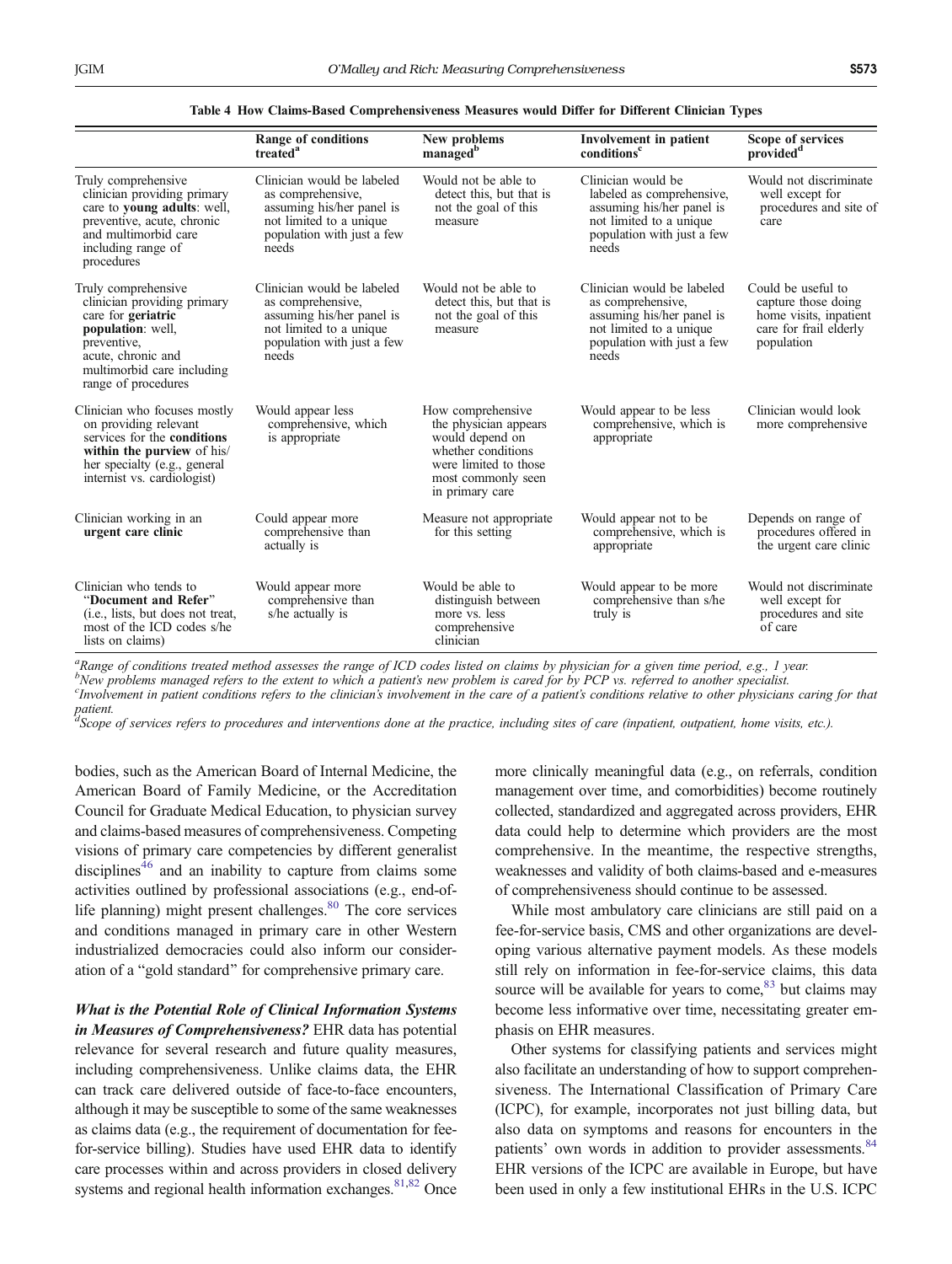<span id="page-6-0"></span>has been cross-walked to ICD-9 and ICD-10.<sup>[85,86](#page-7-0)</sup> The future iteration, ICPC-3, may provide a structure to link the patient's reason for a clinical encounter with the processes of care and clinician assessment, and then aggregate data across series of encounters to capture care over time. Merging the ICPC-3 with more clinically meaningful EHR data from clinicians has the potential to improve our understanding of the content and comprehensiveness of primary care.<sup>84</sup>

### **CONCLUSION**

Comprehensiveness is an important aspect of primary care. Developing valid and reliable measures of comprehensiveness could inform quality improvement efforts and help identify providers in need of additional support. Developing an understanding of needs and expectations for comprehensive primary care may also inform efforts to prepare the primary care workforce and shape expectations for maintenance of primary care competencies. If comprehensiveness remains an undermeasured expectation, the current incentives that discourage it may exacerbate its decline.

Acknowledgments: This paper was funded by AHRQ. We are grateful to the technical expert panel for feedback on an earlier version of this manuscript: Robert Reid, Robert Berenson, Robert Phillips, Rebecca Malouin, Scott Shipman and William Hogg. We also thank James E. Ward for his help in editing an earlier version of this manuscript.

Conflict of Interest: The authors declare no conflicts of interest.

Corresponding Author: Ann S. O'Malley, MD, MPH; Mathematica Policy Research, Washington, DC, USA (e-mail: aomalley@mathematicampr.com).

#### **REFERENCES**

- 1. Starfield B. Primary care: Balancing health needs, services and technology. New York: Oxford University Press; 1998.
- 2. Agency for Healthcare Research and Quality. About the Patient Centered Medical Home Item Set. Rockville (MD): Agency for Healthcare Research and Quality; 2011. Document #1314.
- 3. World Health Organization. Primary health care. Geneva: World Health Organization; 1978.
- 4. Institute of Medicine. Primary care: America's health in a new era. Washington: National Academy of Sciences; 1996.
- 5. White KL. Primary medical care for families–organization and evaluation. N Engl J Med. 1967;277:847–52.
- 6. Lee A, Kiyu A, Milman HM, et al. Improving health and building human capital through an effective primary care system. J Urban Health. 2007;84:i75–i85.
- 7. Starfield B. State of the art in research on equity in health. J Health Polit Policy Law. 2006;31:11–32.
- 8. Kringos DS, Boerma WGW, van der Zee J, et al. The contribution of primary care to health care system performance in Europe. In: Kringos DS, ed. The strength of primary care in Europe. Utrecht: Nivel; 2012.
- 9. Starfield B, Shi L, Macinko J. Contribution of primary care to health systems and health. Milbank Q. 2005;83:457–502.
- 10. Phillips RL Jr, Bazemore AW. Primary care and why it matters for U.S. health system reform. Health Aff. 2010;29:806–10.
- 11. Sans-Corrales M, Pujol-Ribera E, Gené-Badia J, et al. Family medicine attributes related to satisfaction, health and costs. Fam Pract. 2006;23:308–16.
- 12. Wilhelmsson S, Lindberg M. Prevention and health promotion and evidence-based fields of nursing - a literature review. Int J Nurs Pract. 2007;13:254–65.
- 13. Chan BTB. The declining comprehensiveness of primary care. CMAJ. 2002;166:429–434.
- 14. Safran DG. Defining the future of primary care: what can we learn from patients? Ann Intern Med. 2003;138:248–55.
- 15. McAlpine DD, Wilson AR. Trends in obesity-related counseling in primary care: 1995–2004. Med Care. 2007;45(4):322–9.
- 16. Kraschnewski JL, Sciamanna CN, Stuckey HL, Chuang CH, Lehman EB, Hwang KO, Sherwood LL, Nembhard HB. A silent response to the obesity epidemic: decline in US physician weight counseling. Med Care. 2013;51(2):186–92.
- 17. Barnett ML, Song Z, Landon BE. Trends in physician referrals in the United States, 1999–2009. Arch Intern Med. 2012;172(2):163–70.
- 18. Starfield B, Chang HY, Lemke KW, Weiner JP. Ambulatory specialist use by nonhospitalized patients in us health plans: correlates and consequences. J Ambul Care Manage. 2009;32(3):216–25.
- 19. Van de Lisdonk EH, Van Weel C. New referrals, a decreasing phenomenon in 1971–94: analysis of registry data in the Netherlands. BMJ. 1996;313:602.
- 20. Bindman AB, Forrest CB, Britt H, et al. Diagnostic scope of and exposure to primary care physicians in Australia, New Zealand, and the United States: Cross sectional analysis of results from three national surveys. BMJ. 2007;334:1261.
- 21. Edwards ST, Mafi JN, Landon BE. Trends and quality of care in outpatient visits to generalist and specialist physicians delivering primary care in the United States, 1997–2010. J Gen Intern Med. 2014;29:947–55.
- 22. Guevara JP, Hsu D, Forrest CB. Performance measures of the specialty referral process: a systematic review of the literature. BMC Health Serv  $Res. 2011 \cdot 11 \cdot 168$
- 23. Morra D, Nicholson S, Levinson W, et al. US physician practices versus Canadians: Spending nearly four times as much money interacting with payers. Health Aff. 2011;30(8):1443–50.
- 24. Shanafelt TD, Boone S, Tan L, et al. Burnout and satisfaction with worklife balance among US physicians relative to the general US population. Arch Intern Med. 2012;172:1377–85.
- 25. Chen MA, Hollenberg JP, Michelen W, et al. Patient care outside of office visits: a primary care physician time study. J Gen Intern Med. 2011;26:58–63.
- 26. Rich EC, Lipson D, Libersky J, et al. Organizing care for complex patients in the patient-centered medical home. Ann Fam Med. 2012;10:60–2.
- 27. Shipman SA, Sinsky CA. Expanding primary care capacity by reducing waste and improving the efficiency of care. Health Aff. 2013;32:1990–7.
- 28. Berenson RA, Rich EC. US approaches to physician payment: the deconstruction of primary care. J Gen Intern Med. 2010;25:613–8.
- 29. Russell G, Dahrouge S, Tuna M, et al. Getting it all done. Organizational factors linked with comprehensive primary care. Fam Pract. 2010;27:535–41.
- 30. Peterson L, Petterson S, Phillips RL, et al. One in fifteen family physicians principally provide emergency or urgent care. JABFM. 2014; 27 [in press].
- 31. Ratelle JT, Dupras DM, Alguire P, et al. Hospitalist career decisions among internal medicine residents. J Gen Intern Med. 2014;29:1026–30.
- 32. Pham HH, Grossman JM, Cohen G, et al. Hospitalists and care transitions: the divorce of inpatient and outpatient care. Health Aff. 2008;27:1315–27.
- 33. Patient centered primary care collaborative. Available at: [http://www.](http://www.pcpcc.org/) [pcpcc.org/](http://www.pcpcc.org/). Accessed March 13, 2015.
- 34. American Academy of Family Physicians, American College of Pediatrics, American College of Physicians, et al. Joint Principles of the Patient Centered Medical Home; 2007. Available at: [http://www.acponline.org/](http://www.acponline.org/running_practice/delivery_and_payment_models/pcmh/demonstrations/jointprinc_05_17.pdf) [running\\_practice/delivery\\_and\\_payment\\_models/pcmh/demonstrations/](http://www.acponline.org/running_practice/delivery_and_payment_models/pcmh/demonstrations/jointprinc_05_17.pdf) [jointprinc\\_05\\_17.pdf](http://www.acponline.org/running_practice/delivery_and_payment_models/pcmh/demonstrations/jointprinc_05_17.pdf). Accessed March 13, 2015..
- 35. The National Committee for Quality Assurance. Patient-Centered Medical Home Recognition tool. Available at: [http://www.ncqa.org/Pro](http://www.ncqa.org/Programs/Recognition/Practices/PatientCenteredMedicalHomePCMH.aspx)[grams/Recognition/Practices/PatientCenteredMedicalHomePCMH.aspx](http://www.ncqa.org/Programs/Recognition/Practices/PatientCenteredMedicalHomePCMH.aspx). Accessed March 13, 2015.
- 36. URAC. Patient Centered Medical Home accreditation tool. Available at: [https://www.urac.org/accreditation-and-measurement/accreditation](https://www.urac.org/accreditation-and-measurement/accreditation-programs/all-programs/patient-centered-medical-home/)[programs/all-programs/patient-centered-medical-home/.](https://www.urac.org/accreditation-and-measurement/accreditation-programs/all-programs/patient-centered-medical-home/) Accessed March 13, 2015.
- 37. The Joint Commission. Primary Care Medical Home Accreditation tool. Available at: <http://www.jointcommission.org/accreditation/pchi.aspx>. Accessed March 13, 2015.
- 38. The Accreditation Association for Ambulatory Health Care (AAAHC). Medical Home Accreditation Tool. Available at: [http://www.aaahc.org/en/](http://www.aaahc.org/en/accreditation/primary-care-medical-home/) [accreditation/primary-care-medical-home/.](http://www.aaahc.org/en/accreditation/primary-care-medical-home/) Accessed March 13, 2015.